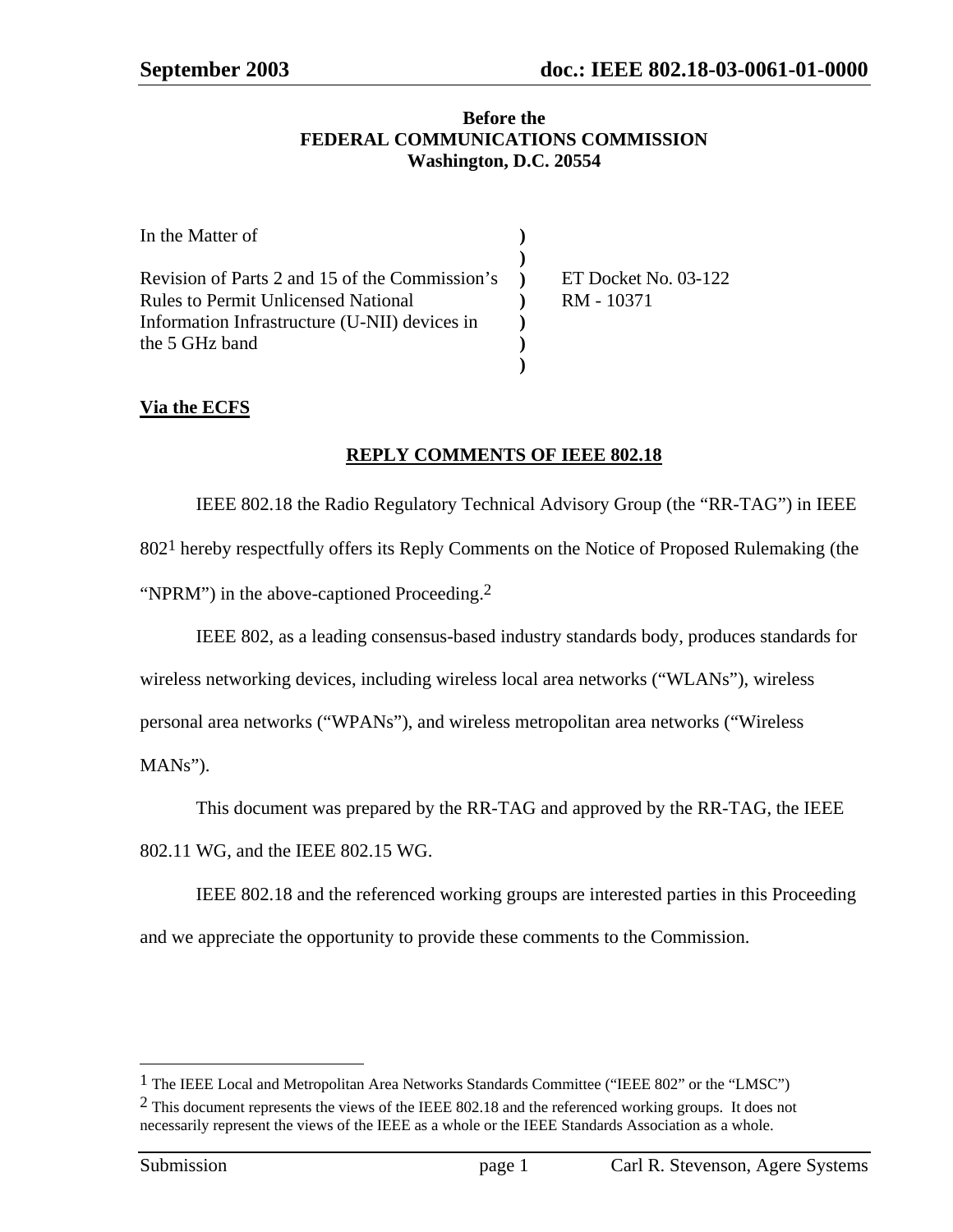# **INTRODUCTION**

1. IEEE 802.18 and the referenced Working Groups commend the Commission for adopting the instant NPRM, proposing to make the band 5470-5725 MHz available for use by wireless access systems, including RLANs, in the U.S.

2. We note that the overwhelming majority of comments filed in this proceeding generally support the Commission's proposals, with a few parties suggesting that the Commission adopt slightly different technical parameters in some areas. We will address some of these differing views below.

## **COMMENTS SEEKING EIRP LEVELS IN EXCESS OF THE LIMITS ESTABLISHED IN THE NEWLY-MODIFIED ITU RADIO REGULATIONS SHOULD BE REJECTED**

3. We note that several companies that appear to specialize in providing (generally proprietary, not standards-based) equipment to WISPs and other providers of wireless broadband services that seek to blanket large areas ask the Commission to adopt rules that allow more that the 1W EIRP proposed in the NPRM.

4. However, the ITU Radio Regulations, as modified by Resolution 229 [temporarily designated COM5/16] (WRC-03), impose a hard limit of 1W EIRP with no provision for exceptions.<sup>3</sup>

5. We urge the Commission to avoid upsetting the delicate balance that was struck (and supported by extensive sharing studies) by rejecting these requests for higher EIRPs than are permitted under the ITU Radio Regulations, noting that the U-NII band above 5725 MHz is not encumbered with a hard and fast limit of 1W EIRP in the ITU Radio Regulations as are the 5250-5350 MHz and 5470-5725 MHz bands under consideration in the instant Proceeding. 6. Furthermore, since the ITU Radio Regulations have the force of a treaty obligation

between nations, the Commission is not free to simply ignore those obligations for the convenience of a few that wish to do something that is counter to the provisions of the ITU Radio Regulations.

 $\overline{a}$ 

<sup>&</sup>lt;sup>3</sup> The 1W EIRP limit was agreed internationally at WRC-03 because that was the highest EIRP considered in sharing studies and, furthermore, NTIA and the US Department of Defense believe that this limit is necessary to protect critical government radar systems. This limit was part of a very delicately crafted compromise between those from industry who chose to participate in the ITU-R sharing studies, NTIA, DoD, and the Commission that enabled the US government as a whole to adopt a position in support of the globally harmonized allocation of the 5150-5350 and 5470-5725 MHz bands for wireless access systems, including RLANs.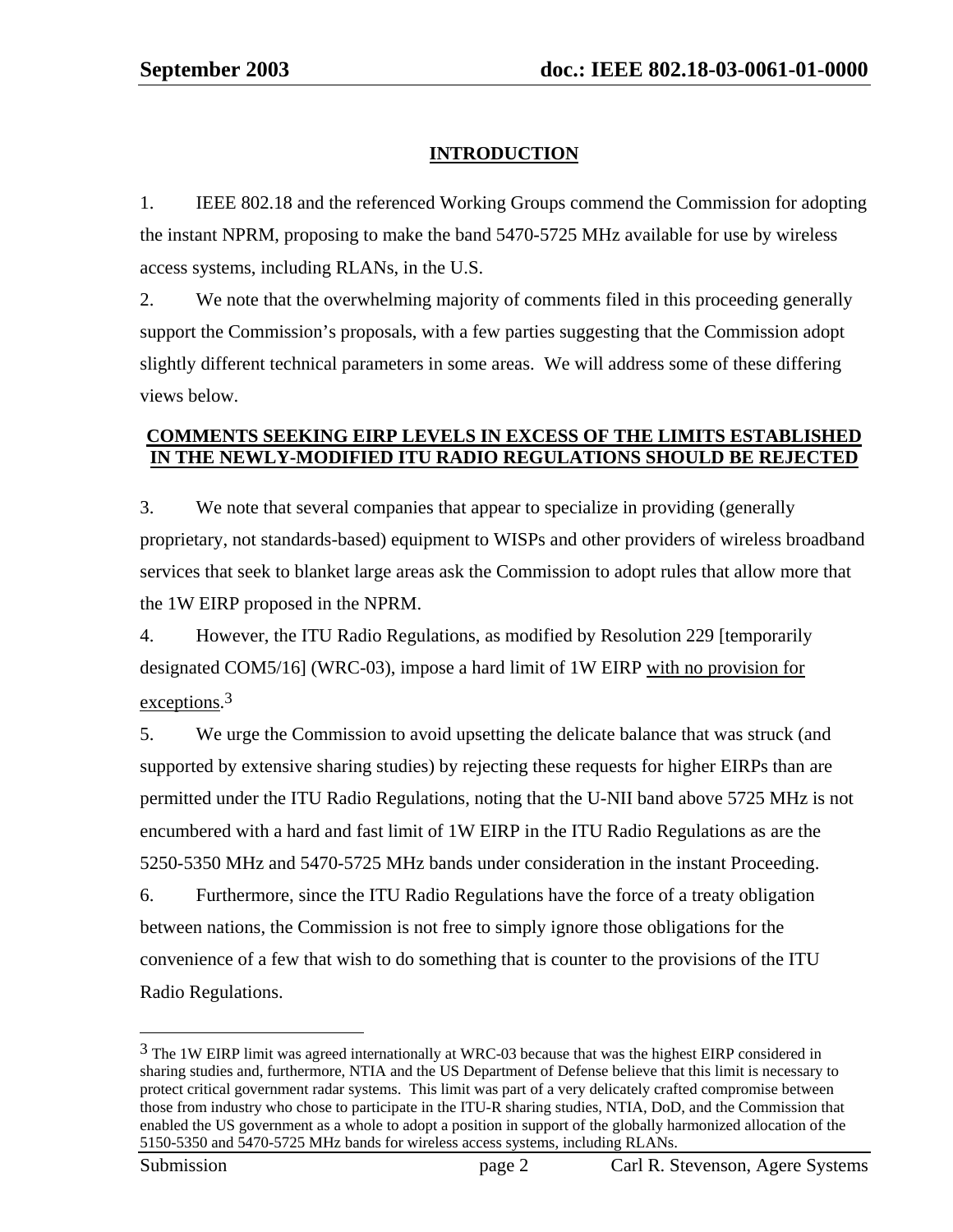#### **COMMENTS SUGGESTING THAT THE REQUIREMENTS FOR DYNAMIC FREQUENCY SELECTION AND/OR TRANSMIT POWER CONTROL SHOULD NOT BE REQUIRED SHOULD ALSO BE REJECTED**

7. Likewise, the requirements imposed in the ITU Radio Regulations for Dynamic Frequency Selection ("DFS") and Transmit Power Control ("TPC") in the bands 5250-5350 MHz and 5470-5725 MHz are a non-waivable obligation that the United States agreed to at WRC-03. The allocation of the subject bands was made on the basis of these requirements being in place to protect incumbent services.

8. Therefore, all of the various suggestions that DFS and/or TPC requirements not be applied to those bands should be rejected by the Commission.

## **THE COMMISSION SHOULD ENDEAVOR TO IDENTIFY ADDITIONAL SPECTRUM FOR HIGH POWER OUTDOOR POINT-POINT AND POINT-MULTIPOINT BROADBAND DISTRIBUTION**

9. While we understand that the Commission is bound by the ITU Radio Regulations regarding the bands under consideration in the instant Proceeding, we (consistent with our previously filed comments) share the concerns of the License-Exempt Alliance (LEA) regarding the Commission's assumption of the adequacy of the 100 MHz at 5.725-5.825 MHz for higherpower outdoor operations. While "out of scope" in the instant Proceeding, we encourage the Commission to remain committed to finding ways to provide increased capacity for such services through another proceeding.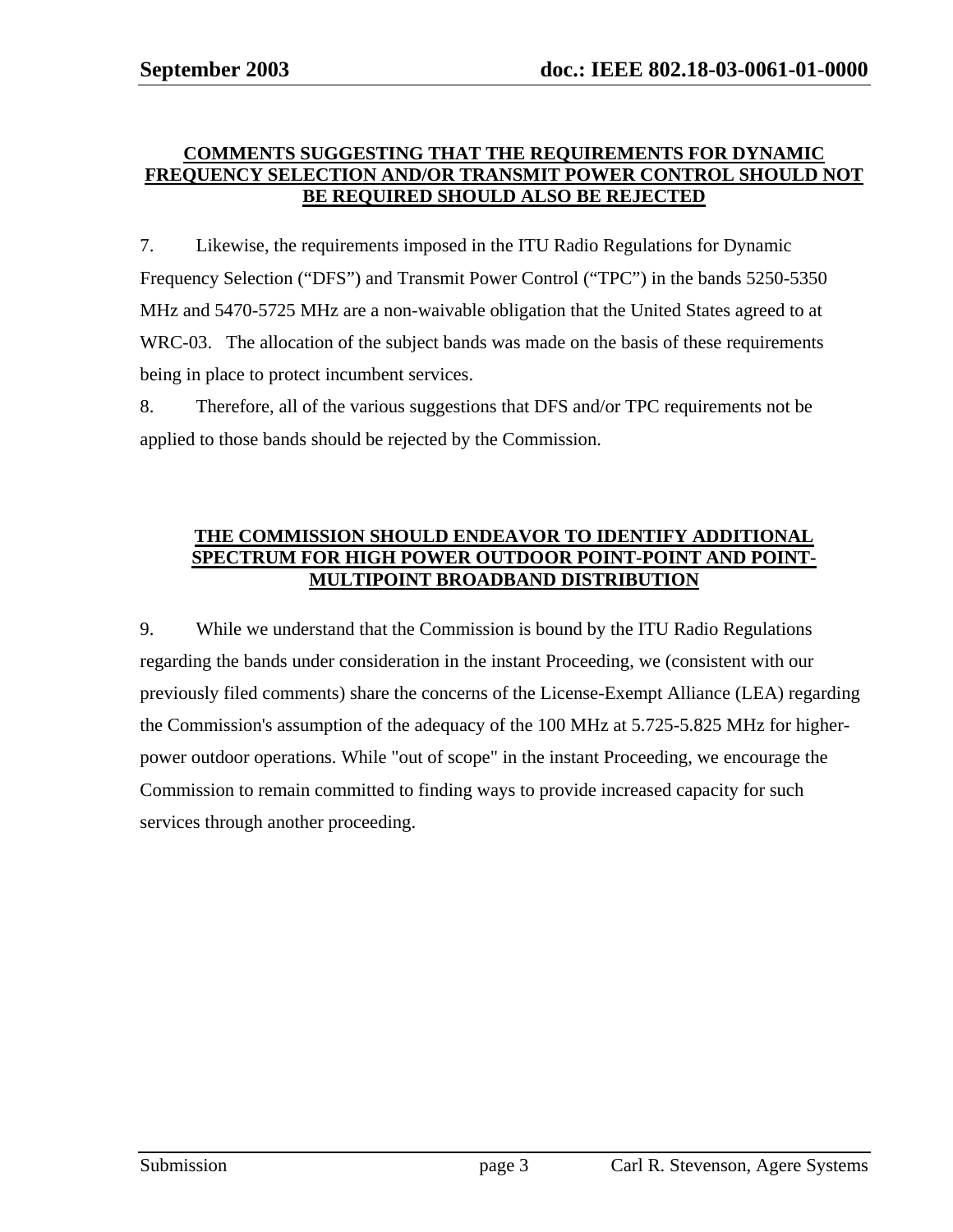#### **CLAIMS AND COMPLAINTS FROM THE AMATEUR COMMUNITY ALLEGING INTERFERENCE AND HARM TO THE AMATEUR COMMUNITY FROM THE COMMISSION'S PROPOSALS ARE UNFOUNDED**

10. We note in particular that the comments of American Radio Relay League ("ARRL") appear to attempt to give the impression of "supporting" the Commission's proposal, and accepting the reality that "*… the debate has, from a regulatory perspective, essentially been settled at the 2003 World Radiocommunication Conference (WRC-03), which allocated the band 5.47-5.725 GHz to the mobile service for implementation of wireless access systems (WAS) including RLANs, subject to the provisions of Resolution 229 [temporarily designated COM5/16] (WRC-03)*."

11. However, ARRL's "support" is offered in such a grudging manner, buried in a litany of how "*The Amateur Allocation at 5.650-5.925 GHz Has Been Subject to 'Death by a Thousand Cuts'* "; "*Amateur Radio has been disaccommodated on a continuing basis in the 5.650-5.925 GHz band domestically in the past six years.*"; "*… the Notice gives short shrift to incumbent Amateur uses of the 5.650-5.725 GHz band …*"; etc., to the point of melodrama.

12. ARRL also makes a number of vague and unsubstantiated claims that Part 15 operations, both in the 2.4 GHz band and in the 5 GHz band have somehow "*compromised*" amateur radio operation "*in many urbanized and suburban environments*."

13. These unsubstantiated claims of significant "harm" to the amateur community don't hold water, given the demonstrably light use of the bands above 450 MHz by the amateur community. 14. Interestingly, in an effort to promote amateur use of the lightly used 2.4 GHz amateur allocation, the ARRL itself is actively promoting amateur use of IEEE 802.11b and IEEE 802.11g equipment under Part 97 of the Commission's rules in the segment of the 2.4 GHz band that is shared with Part 15.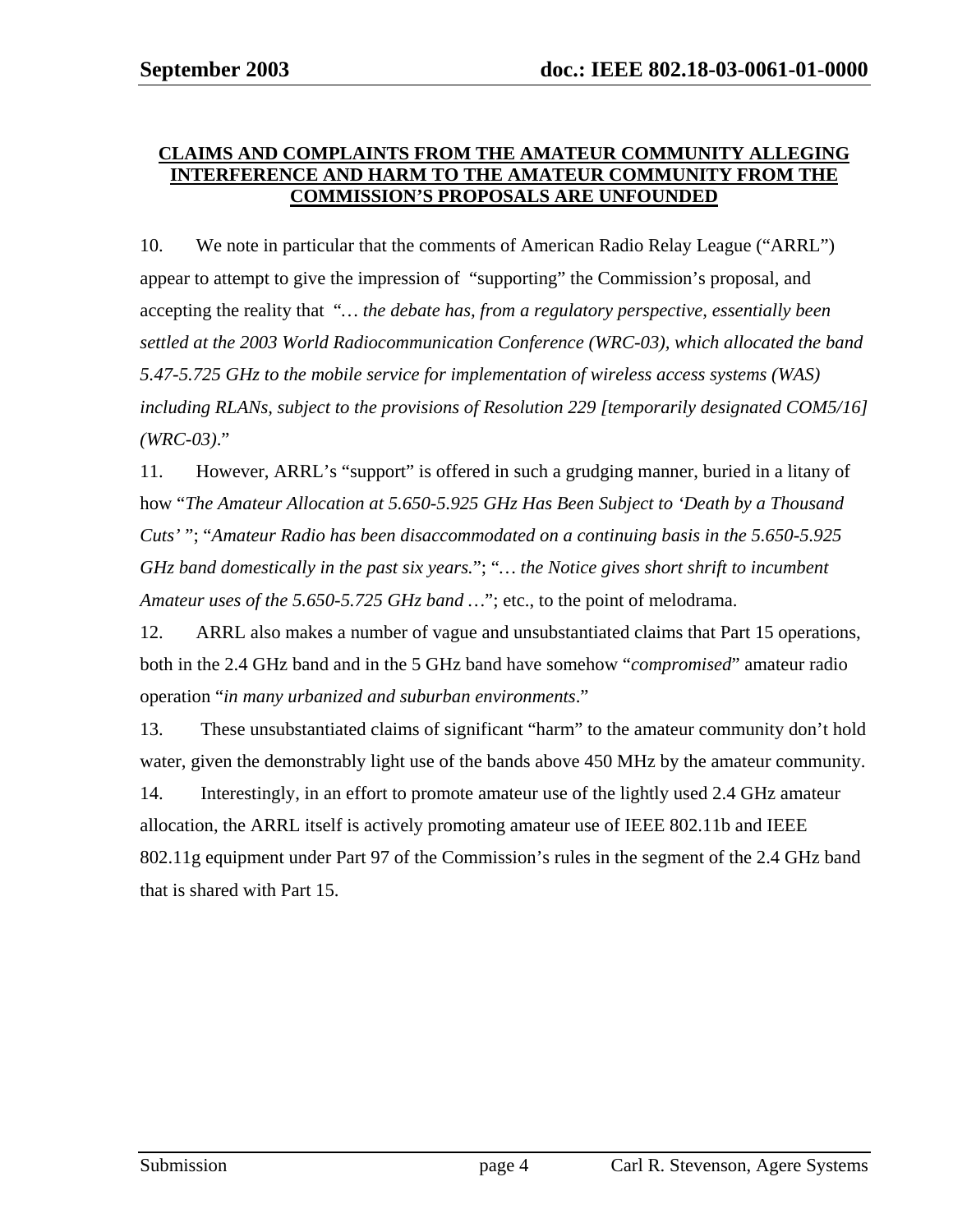#### **GIVEN THAT WRC-03 MADE A PRIMARY ALLOCATION TO THE MOBILE SERVICE FOR WAS/RLAN SYSTEMS AND THE UNDERUTILIZATION OF THE 5 GHZ BAND BY THE AMATEUR COMMUNITY, THE COMMISSION SHOULD RECONSIDER THE RELATIVE STATUS OF THE SERVICES**

15. ARRL asserts that studies should be undertaken to "(1) assess the potential aggregate interference from 802.11a devices to an amateur space station receiver and (2) if necessary, explore mitigation techniques for the band 5.65-5.67 GHz.", presumably with the intent of attempting to force wireless access systems, including RLANs, to adopt some mitigation techniques specifically to protect the Amateur Radio Service and/or the Amateur Satellite service.

16. Even if the amateur community had a satellite with an uplink receiver in this band, *which, to the best of our knowledge it does not*, to assert that the speculative future needs of the very small number of amateur operators that operate in this band, or are likely to do so in the future, should outweigh the clear and tangible needs of many tens of millions of users of wireless access systems, including RLANs, would be contrary to the public interest.

17. While industry is committed to being a responsible sharing partner in shared bands, any suggested requirement that many tens of millions of users bear the cost of implementation of some yet to be defined mitigation technique designed to protect any conceivable mode that amateurs might decide to use (wisely or not from a technical perspective), would not be in the public interest and should be summarily rejected by the Commission.

18. While the Amateur Radio Service admittedly serves the public interest by providing robust emergency and disaster communications capabilities in times of need, it does not do so to any degree in the 5 GHz band, nor is it likely to ever do so. Amateur emergency operations are, virtually without exception, carried out in the HF, VHF, and low UHF bands.

19. Thus, it seems that the best use of the 5 GHz band by the amateur community might well be for high-speed networking. The amateur community could leverage the economies of scale of high performance wireless networking equipment designed by industry and both sides would benefit from a sharing perspective if amateurs were required to operate within the same technical constraints that were imposed on wireless access systems, including RLANs.